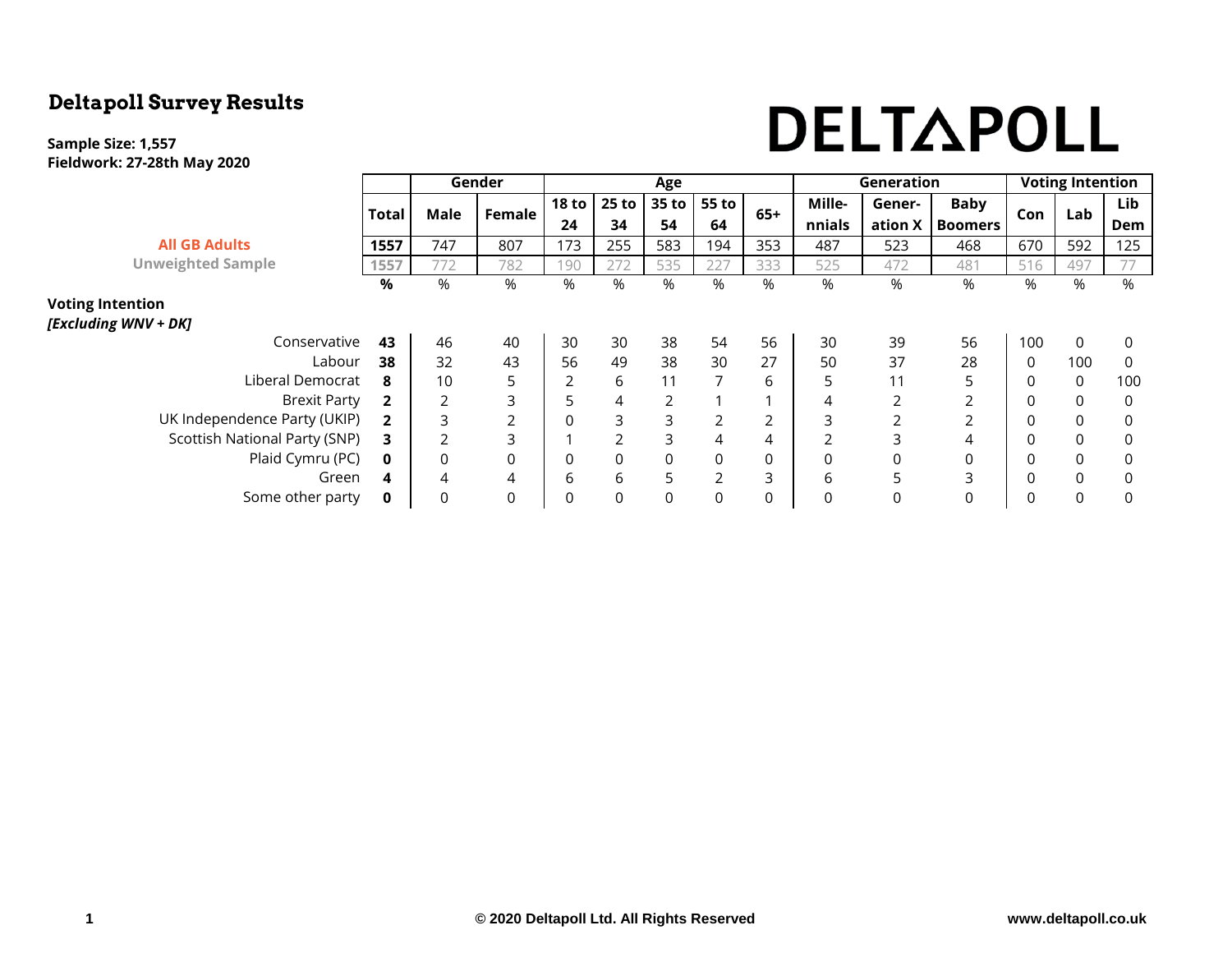## **Deltapoll Survey Results**

### **Sample Size: 1,557 Fieldwork: 27-28th May 2020**

|                               |              |       | <b>EU Ref Vote</b> |          |                | GE 19 Vote |     |                     |                  | <b>Past Vote Political Groups</b> |                  |
|-------------------------------|--------------|-------|--------------------|----------|----------------|------------|-----|---------------------|------------------|-----------------------------------|------------------|
|                               | Total        | Leave | Remain             | Con      | Lab            | Lib        |     | Other   Con Leavers | Con              | <b>Lab Leavers</b>                | Lab              |
|                               |              |       |                    |          |                | Dem        |     |                     | <b>Remainers</b> |                                   | <b>Remainers</b> |
| <b>All GB Adults</b>          | 1557         | 661   | 606                | 602      | 445            | 158        | 142 | 417                 | 151              | 99                                | 271              |
| <b>Unweighted Sample</b>      | 1557         | 691   | 603                | 571      | 421            | 110        | 162 | 425                 | 126              | 96                                | 279              |
|                               | %            | %     | %                  | %        | %              | %          | %   | %                   | %                | $\%$                              | %                |
| <b>Voting Intention</b>       |              |       |                    |          |                |            |     |                     |                  |                                   |                  |
| [Excluding WNV + DK]          |              |       |                    |          |                |            |     |                     |                  |                                   |                  |
| Conservative                  | 43           | 62    | 28                 | 91       | 3              | 5          | 3   | 89                  | 92               | 3                                 |                  |
| Labour                        | 38           | 22    | 48                 | 6        | 91             | 28         | 11  |                     | 3                | 90                                | 93               |
| Liberal Democrat              | 8            |       | 13                 |          |                | 55         | 5   | $\Omega$            |                  |                                   |                  |
| <b>Brexit Party</b>           | $\mathbf{2}$ | 3     | 2                  |          |                | 3          | 15  |                     | 0                |                                   |                  |
| UK Independence Party (UKIP)  |              | 4     | 0                  |          |                | $\Omega$   | 12  |                     | 0                |                                   |                  |
| Scottish National Party (SNP) | 3.           |       | 5                  |          |                | 0          | 26  | 0                   |                  |                                   |                  |
| Plaid Cymru (PC)              | $\mathbf{0}$ | 0     | 0                  | 0        | $\Omega$       | 0          |     | 0                   | 0                |                                   |                  |
| Green                         | 4            | 3     | 5                  | $\Omega$ | $\mathfrak{D}$ | 9          | 27  | $\Omega$            | 0                |                                   |                  |
| Some other party              | $\mathbf{0}$ |       | 0                  | 0        | 0              | 0          |     | 0                   | 0                |                                   |                  |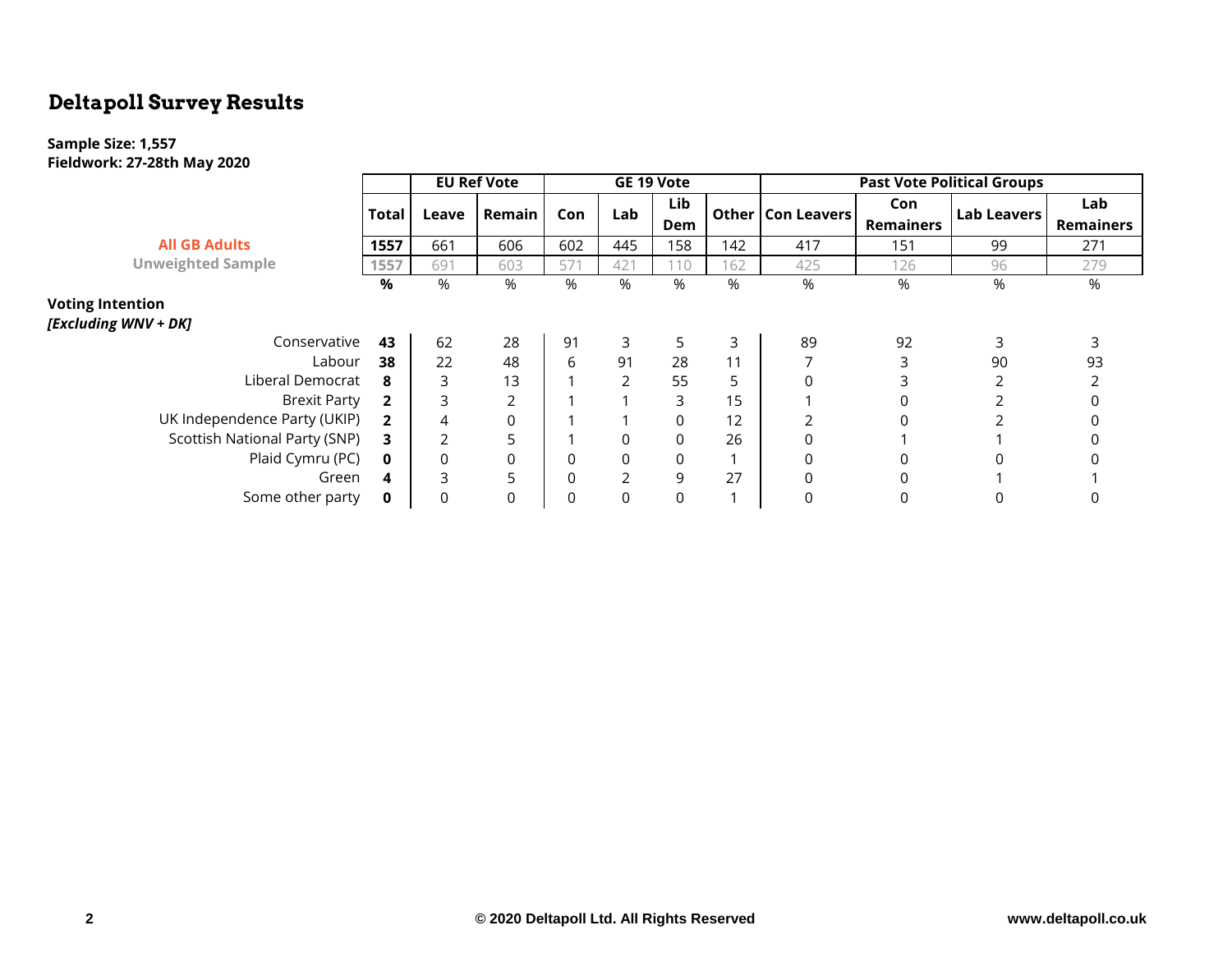## **Deltapoll Survey Results**

### **Sample Size: 1,557 Fieldwork: 27-28th May 2020**

|                               |                        | <b>Region</b>  |                         |                 |              |              |                 |                |                   |  |  |  |
|-------------------------------|------------------------|----------------|-------------------------|-----------------|--------------|--------------|-----------------|----------------|-------------------|--|--|--|
|                               | <b>Total</b><br>London |                | <b>Rest of</b><br>South | <b>Midlands</b> | <b>North</b> | <b>Wales</b> | <b>Scotland</b> | ABC1           | C <sub>2</sub> DE |  |  |  |
| <b>All GB Adults</b>          | 1557                   | 209            | 504                     | 258             | 377          | 75           | 133             | 881            | 676               |  |  |  |
| <b>Unweighted Sample</b>      | 1557                   | 209            | 514                     | 257             | 375          | 75           | 127             | 696            | 861               |  |  |  |
|                               | %                      | %              | %                       | %               | %            | %            | %               | %              | %                 |  |  |  |
| <b>Voting Intention</b>       |                        |                |                         |                 |              |              |                 |                |                   |  |  |  |
| [Excluding WNV + DK]          |                        |                |                         |                 |              |              |                 |                |                   |  |  |  |
| Conservative                  | 43                     | 33             | 47                      | 50              | 39           | 46           | 36              | 40             | 46                |  |  |  |
| Labour                        | 38                     | 44             | 32                      | 35              | 50           | 37           | 18              | 39             | 36                |  |  |  |
| Liberal Democrat              | 8                      | 12             | 8                       | 10              | 4            |              | 8               | 8              |                   |  |  |  |
| <b>Brexit Party</b>           | $\overline{2}$         | 3              | 3                       |                 | 3            |              | 2               | 2              | 3                 |  |  |  |
| UK Independence Party (UKIP)  | $\overline{2}$         | $\overline{2}$ | 4                       |                 |              |              |                 | $\overline{2}$ |                   |  |  |  |
| Scottish National Party (SNP) | 3                      | 0              | 0                       | 0               |              |              | 35              | 2              | 3                 |  |  |  |
| Plaid Cymru (PC)              | 0                      | 0              | 0                       | 0               | 0            |              | 0               | 0              | $\Omega$          |  |  |  |
| Green                         | 4                      | 6              | 6                       | 3               | 2            | 12           |                 | 6              | 3                 |  |  |  |
| Some other party              | 0                      | $\Omega$       | 0                       | 0               |              | 0            | 0               |                |                   |  |  |  |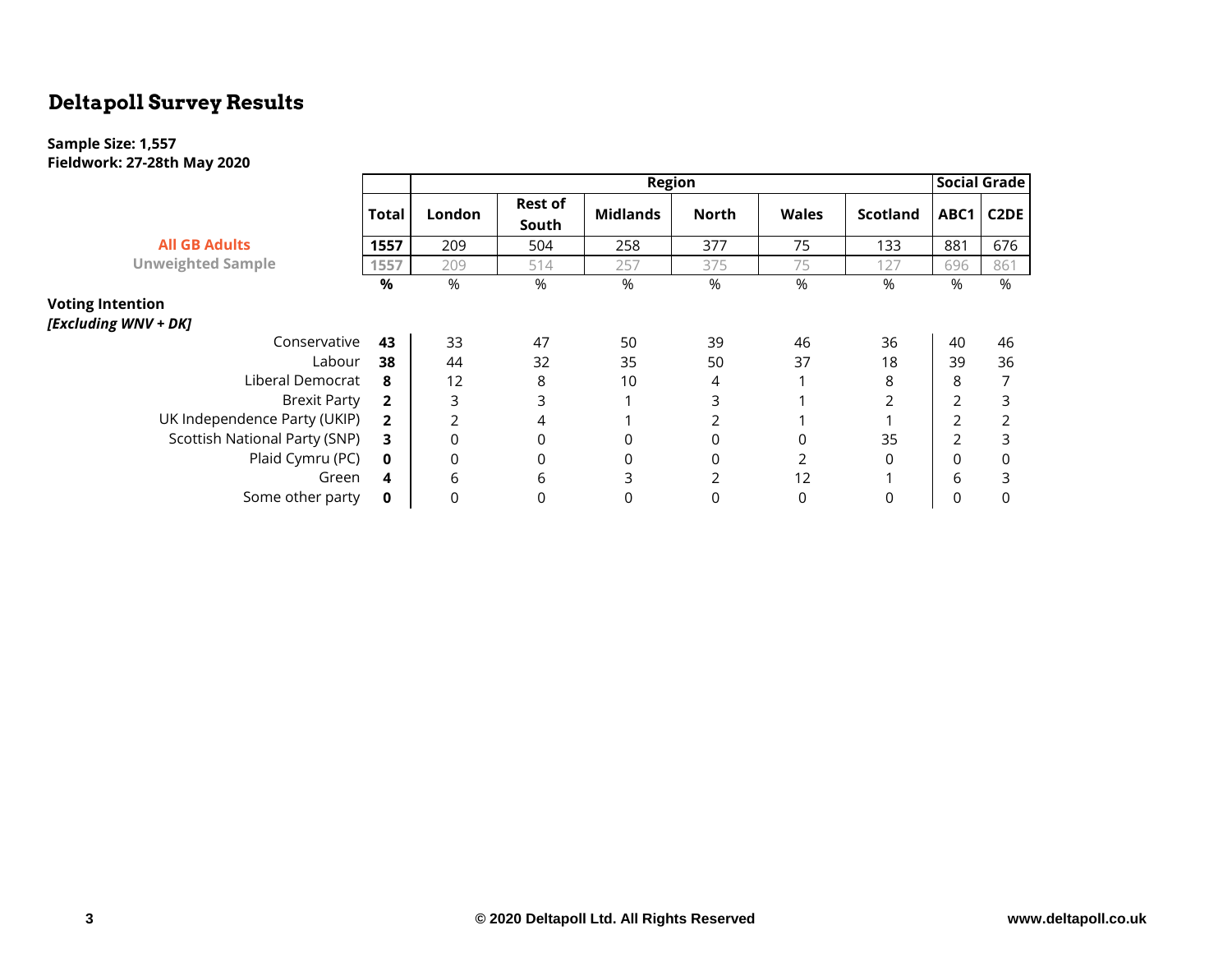|                                                                                  |       |       | Gender |                  |         | Age   |       |       |        | Generation     |                | <b>Voting Intention</b> |                |                |
|----------------------------------------------------------------------------------|-------|-------|--------|------------------|---------|-------|-------|-------|--------|----------------|----------------|-------------------------|----------------|----------------|
|                                                                                  |       |       |        | 18 <sub>to</sub> | $25$ to | 35 to | 55 to |       | Mille- | Gener-         | <b>Baby</b>    |                         |                | Lib            |
|                                                                                  | Total | Male  | Female | 24               | 34      | 54    | 64    | $65+$ | nnials | ation <b>X</b> | <b>Boomers</b> | Con                     | Lab            | Dem            |
| <b>All GB Adults</b>                                                             | 1557  | 747   | 807    | 173              | 255     | 583   | 194   | 353   | 487    | 523            | 468            | 670                     | 592            | 125            |
| <b>Unweighted Sample</b>                                                         | 1557  | 772   | 782    | 190              | 272     | 535   | 227   | 333   | 525    | 472            | 481            | 516                     | 497            | 77             |
|                                                                                  | $\%$  | %     | $\%$   | $\%$             | %       | $\%$  | %     | %     | %      | %              | %              | %                       | $\%$           | %              |
| For each of the following party leaders, do                                      |       |       |        |                  |         |       |       |       |        |                |                |                         |                |                |
| you think they are doing very well in their                                      |       |       |        |                  |         |       |       |       |        |                |                |                         |                |                |
| job, quite well, quite badly or very badly?<br>The Prime Minister, Boris Johnson |       |       |        |                  |         |       |       |       |        |                |                |                         |                |                |
| Very well                                                                        | 17    | 20    | 14     | 21               | 15      | 13    | 22    | 18    | 17     | 14             | 19             | 35                      | 6              | 9              |
| Ouite well                                                                       | 37    | 33    | 40     | 31               | 41      | 35    | 36    | 39    | 38     | 34             | 39             | 52                      | 25             | 23             |
| Quite badly                                                                      | 21    | 20    | 22     | 21               | 23      | 23    | 15    | 20    | 22     | 24             | 20             | 10                      | 25             | 29             |
| Very badly                                                                       | 23    | 25    | 20     | 22               | 17      | 25    | 24    | 22    | 19     | 26             | 20             | $\overline{2}$          | 42             | 37             |
| Don't know                                                                       | 3     | 1     | 4      | 5                | 4       | 3     | 2     | 0     | 4      | 2              | $\mathbf 1$    | $\mathbf{1}$            | 1              | $\overline{2}$ |
| Well (All)                                                                       | 54    | 53    | 54     | 52               | 56      | 48    | 58    | 57    | 55     | 48             | 58             | 87                      | 31             | 32             |
| <b>Badly (All)</b>                                                               | 44    | 45    | 42     | 43               | 40      | 48    | 39    | 42    | 41     | 50             | 40             | 12                      | 67             | 66             |
| <b>NET</b>                                                                       | $+10$ | $+8$  | $+12$  | $+9$             | $+16$   | $+0$  | $+19$ | $+15$ | $+14$  | $-2$           | $+18$          | $+75$                   | $-36$          | $-34$          |
| The leader of the Labour Party, Keir                                             |       |       |        |                  |         |       |       |       |        |                |                |                         |                |                |
| <b>Starmer</b>                                                                   |       |       |        |                  |         |       |       |       |        |                |                |                         |                |                |
| Very well                                                                        | 9     | 10    | 7      | 10               | 9       | 8     | 8     | 8     | 9      | 8              | 8              | 3                       | 19             | 6              |
| Quite well                                                                       | 38    | 41    | 35     | 39               | 39      | 36    | 40    | 38    | 39     | 35             | 40             | 35                      | 47             | 42             |
| Quite badly                                                                      | 17    | 19    | 16     | 8                | 24      | 17    | 15    | 19    | 19     | 16             | 17             | 21                      | 12             | 25             |
| Very badly                                                                       | 10    | 12    | 7      | 8                | 4       | 11    | 13    | 11    | 5      | 11             | 13             | 19                      | $\overline{2}$ | 6              |
| Don't know                                                                       | 27    | 18    | 35     | 34               | 24      | 29    | 23    | 23    | 27     | 29             | 21             | 21                      | 20             | 22             |
| Well (All)                                                                       | 47    | 51    | 42     | 49               | 48      | 44    | 48    | 46    | 48     | 43             | 48             | 38                      | 66             | 48             |
| <b>Badly (All)</b>                                                               | 27    | 31    | 23     | 16               | 28      | 28    | 28    | 30    | 24     | 27             | 30             | 40                      | 14             | 31             |
| <b>NET</b>                                                                       | $+20$ | $+20$ | $+19$  | $+33$            | $+20$   | $+16$ | $+20$ | $+16$ | $+24$  | $+16$          | $+18$          | $-2$                    | $+52$          | $+17$          |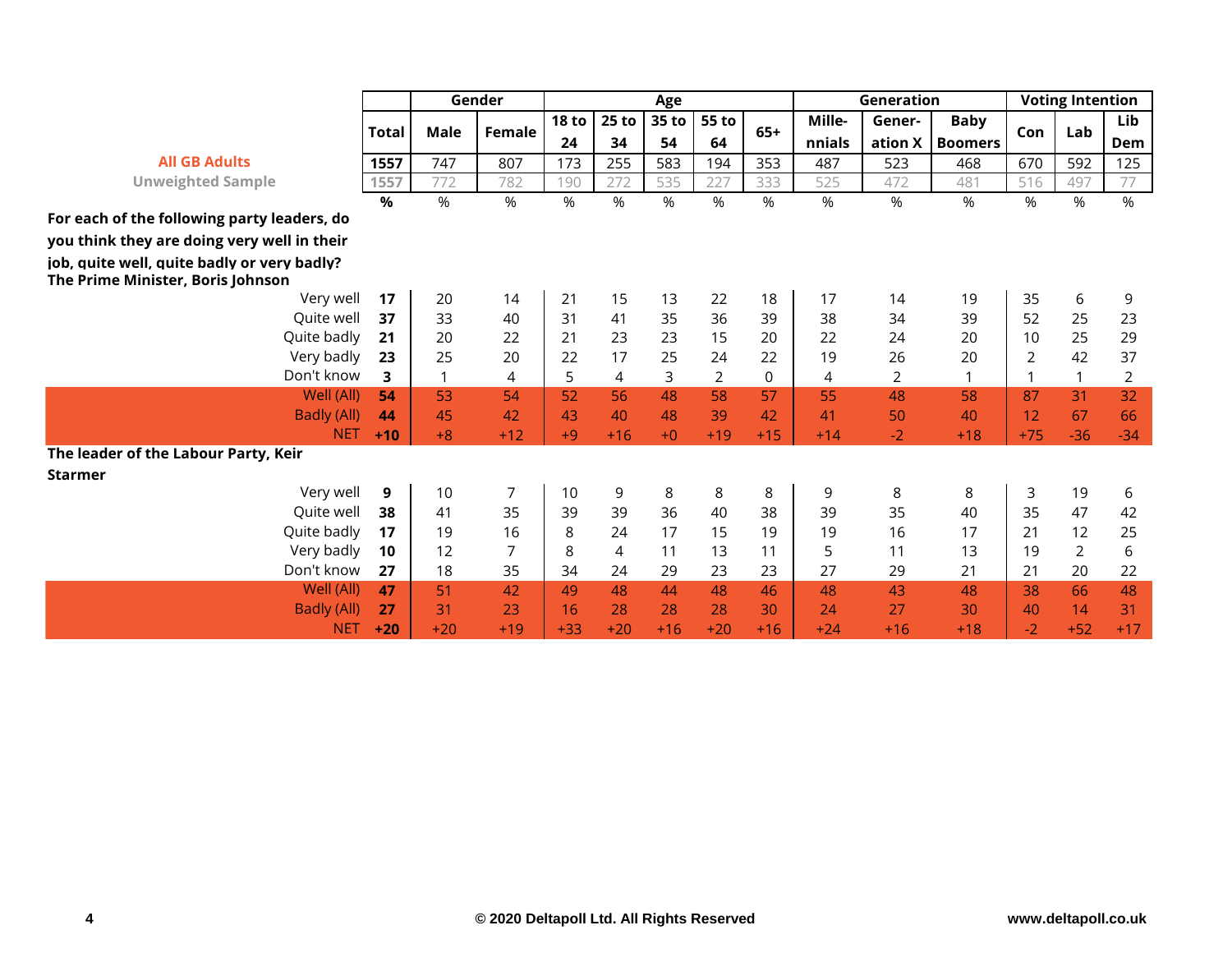|                                                                                  |       |       | <b>EU Ref Vote</b> |       |       | GE 19 Vote |             |                    |                  | <b>Past Vote Political Groups</b> |                  |
|----------------------------------------------------------------------------------|-------|-------|--------------------|-------|-------|------------|-------------|--------------------|------------------|-----------------------------------|------------------|
|                                                                                  | Total | Leave | Remain             | Con   | Lab   | Lib        | Other       | <b>Con Leavers</b> | Con              | <b>Lab Leavers</b>                | Lab              |
| <b>All GB Adults</b>                                                             |       |       |                    |       |       | Dem        |             |                    | <b>Remainers</b> |                                   | <b>Remainers</b> |
|                                                                                  | 1557  | 661   | 606                | 602   | 445   | 158        | 142         | 417                | 151              | 99                                | 271              |
| <b>Unweighted Sample</b>                                                         | 1557  | 691   | 603                | 571   | 421   | 110        | 162         | 425                | 126              | 96                                | 279              |
|                                                                                  | %     | %     | %                  | %     | %     | %          | %           | %                  | %                | %                                 | %                |
| For each of the following party leaders, do                                      |       |       |                    |       |       |            |             |                    |                  |                                   |                  |
| you think they are doing very well in their                                      |       |       |                    |       |       |            |             |                    |                  |                                   |                  |
| job, quite well, quite badly or very badly?<br>The Prime Minister, Boris Johnson |       |       |                    |       |       |            |             |                    |                  |                                   |                  |
| Very well                                                                        | 17    | 25    | 10                 | 30    | 6     | 5          | 17          | 32                 | 22               | 7                                 | 6                |
| Quite well                                                                       | 37    | 42    | 31                 | 48    | 27    | 20         | 38          | 47                 | 50               | 31                                | 23               |
| Quite badly                                                                      | 21    | 18    | 25                 | 17    | 23    | 23         | 24          | 16                 | 24               | 22                                | 24               |
| Very badly                                                                       | 23    | 14    | 33                 | 3     | 42    | 49         | 21          | 3                  | 4                | 39                                | 46               |
| Don't know                                                                       | 3     | 2     |                    | 1     |       | 3          | $\mathbf 0$ |                    | $\mathbf 0$      | 0                                 | 1                |
| Well (All)                                                                       | 54    | 67    | 41                 | 78    | 33    | 25         | 55          | 79                 | 72               | 38                                | 29               |
| Badly (All)                                                                      | 44    | 32    | 58                 | 20    | 65    | 72         | 45          | 19                 | 28               | 61                                | 70               |
| <b>NET</b>                                                                       | $+10$ | $+35$ | $-17$              | $+58$ | $-32$ | $-47$      | $+10$       | $+60$              | $+44$            | $-23$                             | $-41$            |
| The leader of the Labour Party, Keir                                             |       |       |                    |       |       |            |             |                    |                  |                                   |                  |
| <b>Starmer</b>                                                                   |       |       |                    |       |       |            |             |                    |                  |                                   |                  |
| Very well                                                                        | 9     | 5     | 13                 | 3     | 17    | 11         | 11          | 4                  | 3                | 10                                | 21               |
| Quite well                                                                       | 38    | 39    | 42                 | 37    | 45    | 41         | 29          | 35                 | 47               | 46                                | 44               |
| Quite badly                                                                      | 17    | 15    | 19                 | 20    | 13    | 17         | 27          | 18                 | 22               | 9                                 | 15               |
| Very badly                                                                       | 10    | 16    | $\overline{4}$     | 15    | 5     | 3          | 10          | 18                 | 7                | 18                                | $\overline{2}$   |
| Don't know                                                                       | 27    | 25    | 22                 | 24    | 20    | 29         | 22          | 26                 | 20               | 16                                | 18               |
| Well (All)                                                                       | 47    | 44    | 55                 | 40    | 62    | 52         | 40          | 39                 | 50               | 56                                | 65               |
| <b>Badly (All)</b>                                                               | 27    | 31    | 23                 | 35    | 18    | 20         | 37          | 36                 | 29               | 27                                | 17               |
| <b>NET</b>                                                                       | $+20$ | $+13$ | $+32$              | $+5$  | $+44$ | $+32$      | $+3$        | $+3$               | $+21$            | $+29$                             | $+48$            |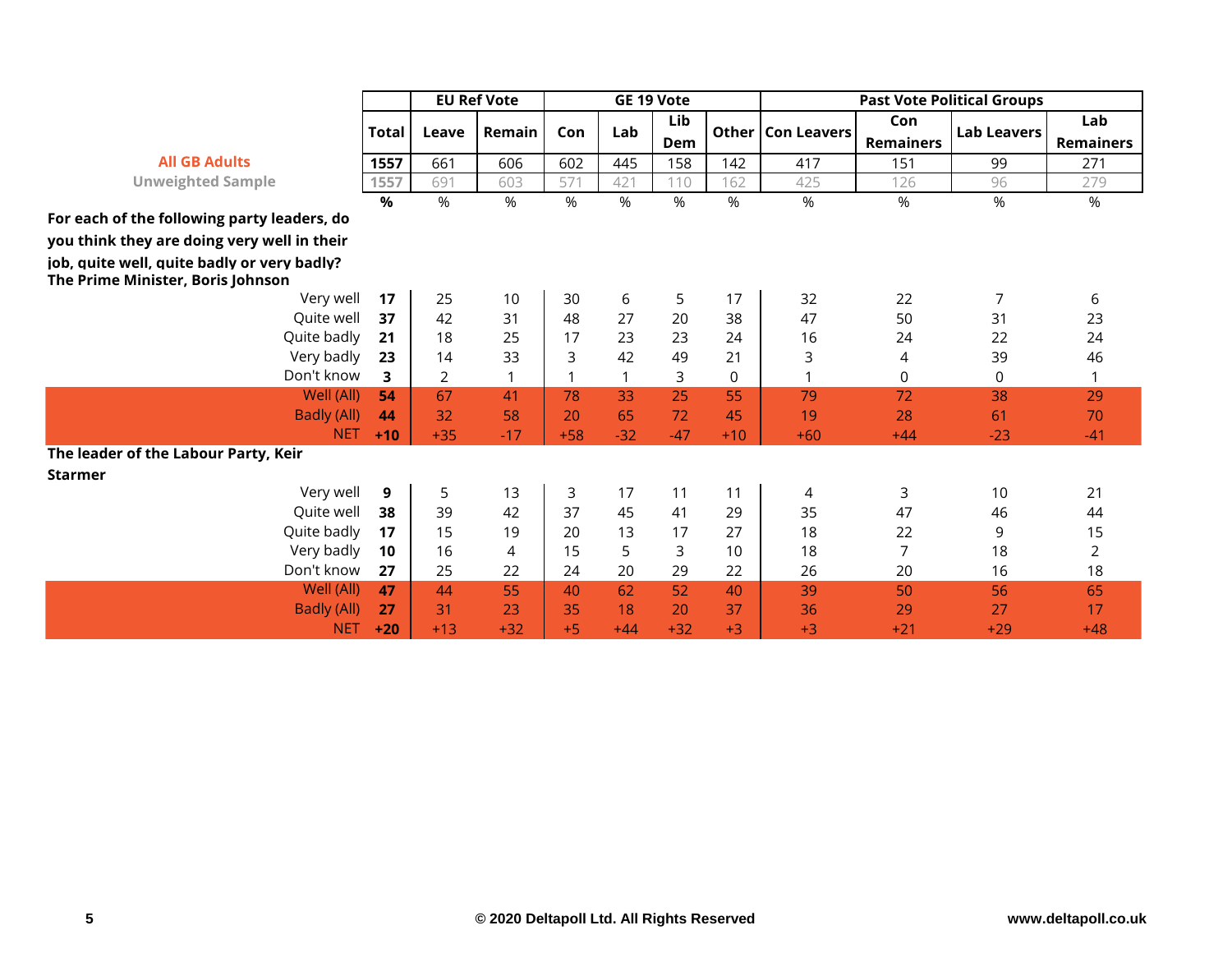|                                                                                  |              |                |                         |                                  | <b>Social Grade</b> |              |                 |                |                   |
|----------------------------------------------------------------------------------|--------------|----------------|-------------------------|----------------------------------|---------------------|--------------|-----------------|----------------|-------------------|
|                                                                                  | <b>Total</b> | London         | <b>Rest of</b><br>South | <b>Region</b><br><b>Midlands</b> | <b>North</b>        | <b>Wales</b> | <b>Scotland</b> | ABC1           | C <sub>2</sub> DE |
| <b>All GB Adults</b>                                                             | 1557         | 209            | 504                     | 258                              | 377                 | 75           | 133             | 881            | 676               |
| <b>Unweighted Sample</b>                                                         | 1557         | 209            | 514                     | 257                              | 375                 | 75           | 127             | 696            | 861               |
|                                                                                  | %            | %              | %                       | %                                | %                   | %            | %               | %              | %                 |
| For each of the following party leaders, do                                      |              |                |                         |                                  |                     |              |                 |                |                   |
| you think they are doing very well in their                                      |              |                |                         |                                  |                     |              |                 |                |                   |
| job, quite well, quite badly or very badly?<br>The Prime Minister, Boris Johnson |              |                |                         |                                  |                     |              |                 |                |                   |
| Very well                                                                        | 17           | 14             | 15                      | 21                               | 23                  | 12           | 7               | 18             | 15                |
| Quite well                                                                       | 37           | 33             | 40                      | 42                               | 31                  | 41           | 31              | 36             | 38                |
| Quite badly                                                                      | 21           | 29             | 19                      | 20                               | 19                  | 26           | 24              | 21             | 22                |
| Very badly                                                                       | 23           | 22             | 21                      | 15                               | 25                  | 21           | 37              | 24             | 21                |
| Don't know                                                                       | 3            | $\overline{2}$ | 4                       | 3                                | $\overline{2}$      | 0            |                 | $\overline{2}$ | 4                 |
| Well (All)                                                                       | 54           | 47             | 55                      | 63                               | 54                  | 53           | 38              | 54             | 53                |
| <b>Badly (All)</b>                                                               | 44           | 51             | 40                      | 35                               | 44                  | 47           | 61              | 45             | 43                |
| <b>NET</b>                                                                       | $+10$        | $-4$           | $+15$                   | $+28$                            | $+10$               | $+6$         | $-23$           | $+9$           | $+10$             |
| The leader of the Labour Party, Keir                                             |              |                |                         |                                  |                     |              |                 |                |                   |
| <b>Starmer</b>                                                                   |              |                |                         |                                  |                     |              |                 |                |                   |
| Very well                                                                        | 9            | 7              | 9                       | 7                                | 10                  | 5            | 8               | 10             | 7                 |
| Quite well                                                                       | 38           | 38             | 33                      | 31                               | 43                  | 44           | 53              | 39             | 37                |
| Quite badly                                                                      | 17           | 28             | 15                      | 22                               | 15                  | 9            | 10              | 18             | 17                |
| Very badly                                                                       | 10           | 8              | 11                      | 11                               | 8                   | 14           | 9               | 10             | 10                |
| Don't know                                                                       | 27           | 20             | 31                      | 29                               | 24                  | 27           | 20              | 24             | 30                |
| Well (All)                                                                       | 47           | 45             | 42                      | 38                               | 53                  | 49           | 61              | 49             | 44                |
| <b>Badly (All)</b>                                                               | 27           | 36             | 26                      | 33                               | 23                  | 23           | 19              | 28             | 27                |
| <b>NET</b>                                                                       | $+20$        | $+9$           | $+16$                   | $+5$                             | $+30$               | $+26$        | $+42$           | $+21$          | $+17$             |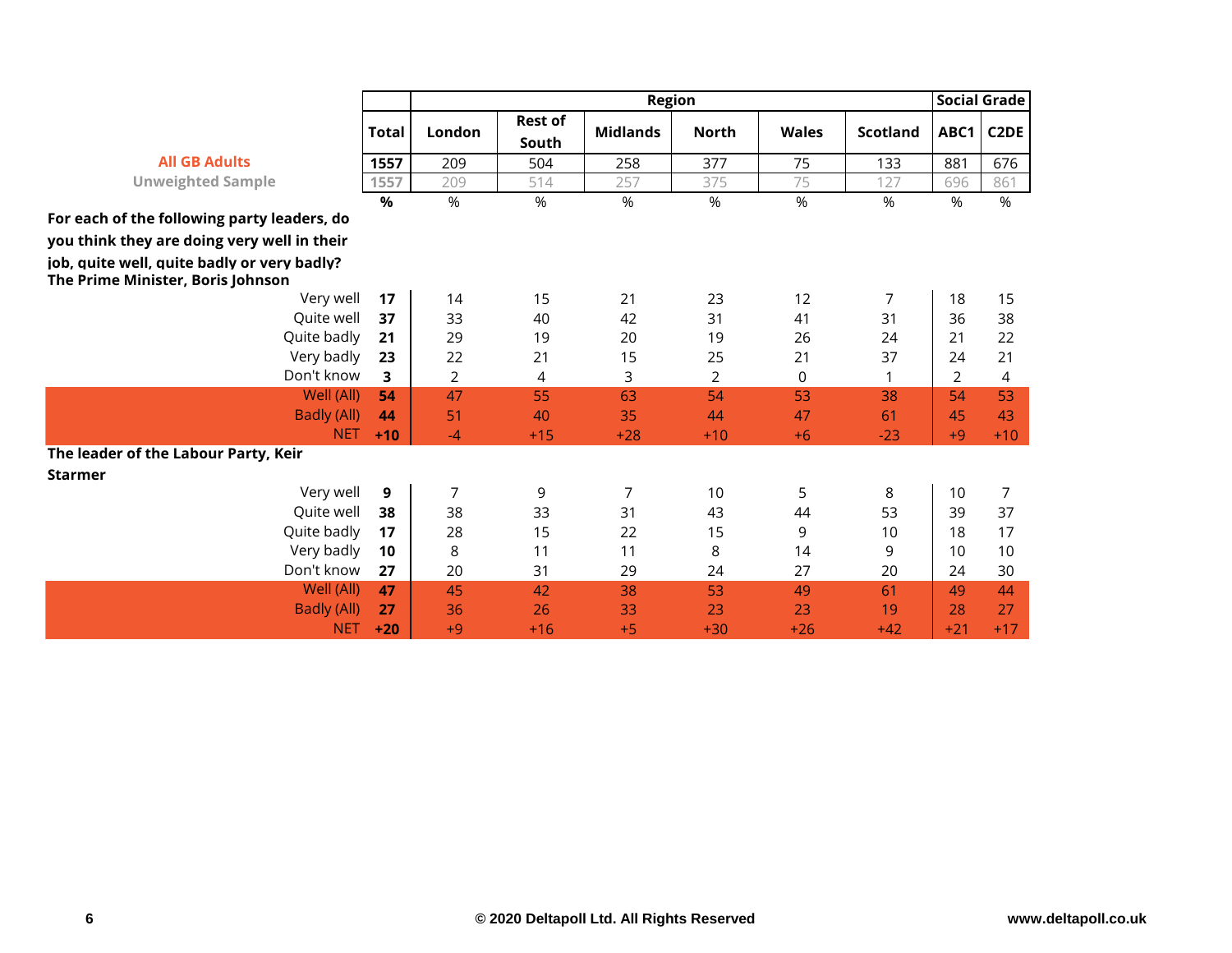|                                                                          |              | Gender      |        | Age          |         |       |       |       | Generation | <b>Voting Intention</b> |                   |              |                |              |
|--------------------------------------------------------------------------|--------------|-------------|--------|--------------|---------|-------|-------|-------|------------|-------------------------|-------------------|--------------|----------------|--------------|
|                                                                          |              |             |        | <b>18 to</b> | $25$ to | 35 to | 55 to |       | Mille-     | Gener-                  | <b>Baby</b>       |              |                | Lib          |
|                                                                          | <b>Total</b> | <b>Male</b> | Female | 24           | 34      | 54    | 64    | $65+$ | nnials     |                         | ation $X$ Boomers | Con          | Lab            | Dem          |
| <b>All GB Adults</b>                                                     | 1557         | 747         | 807    | 173          | 255     | 583   | 194   | 353   | 487        | 523                     | 468               | 670          | 592            | 125          |
| <b>Unweighted Sample</b>                                                 | 1557         | 772         | 782    | 190          | 272     | 535   | 227   | 333   | 525        | 472                     | 481               | 516          | 497            | 77           |
|                                                                          | $\%$         | %           | %      | %            | %       | %     | %     | %     | %          | %                       | %                 | %            | %              | %            |
| Putting aside any support for a political                                |              |             |        |              |         |       |       |       |            |                         |                   |              |                |              |
| party you may have, which of the following                               |              |             |        |              |         |       |       |       |            |                         |                   |              |                |              |
| do you think would be best for the British                               |              |             |        |              |         |       |       |       |            |                         |                   |              |                |              |
| economy?<br>A Conservative government led by Boris                       |              |             |        |              |         |       |       |       |            |                         |                   |              |                |              |
| Johnson with Rishi Sunak as Chancellor of the                            | 49           | 53          | 45     | 39           | 39      | 47    | 56    | 58    | 39         | 48                      | 58                | 94           | 15             | 41           |
| Exchequer<br>A Labour government led by Keir Starmer with                |              |             |        |              |         |       |       |       |            |                         |                   |              |                |              |
| Anneliese Dodds as Chancellor of the                                     | 32           | 34          | 31     | 42           | 40      | 32    | 31    | 23    | 40         | 31                      | 25                | $\mathbf{1}$ | 71             | 44           |
| Exchequer                                                                |              |             |        |              |         |       |       |       |            |                         |                   |              |                |              |
| Don't know                                                               | 19           | 13          | 25     | 19           | 21      | 21    | 14    | 19    | 21         | 20                      | 17                | 5            | 13             | 15           |
| And if there were a second referendum on                                 |              |             |        |              |         |       |       |       |            |                         |                   |              |                |              |
| British membership of the European Union,                                |              |             |        |              |         |       |       |       |            |                         |                   |              |                |              |
| how would you vote?<br>[Excluding WNV + DK]                              |              |             |        |              |         |       |       |       |            |                         |                   |              |                |              |
| To Leave the EU                                                          | 50           | 52          | 48     | 28           | 28      | 47    | 67    | 68    | 29         | 48                      | 67                | 77           | 25             | 13           |
| To Remain In the EU                                                      | 50           | 48          | 52     | 72           | 72      | 53    | 33    | 32    | 71         | 52                      | 33                | 23           | 75             | 87           |
| How well or badly do you think democracy<br>is working in Britain today? |              |             |        |              |         |       |       |       |            |                         |                   |              |                |              |
| Very well                                                                | 7            | 9           | 5      | 9            | 5       | 8     | 8     | 6     | 6          | 8                       | 7                 | 11           | 5              | 7            |
| Quite well                                                               | 41           | 43          | 39     | 29           | 33      | 41    | 49    | 48    | 32         | 41                      | 49                | 65           | 25             | 37           |
| Quite badly                                                              | 32           | 30          | 33     | 41           | 37      | 32    | 26    | 26    | 38         | 32                      | 24                | 15           | 40             | 45           |
| Very badly                                                               | 11           | 12          | 11     | 9            | 13      | 11    | 10    | 12    | 11         | 11                      | 11                | 2            | 22             | 11           |
| Don't know                                                               | 9            | 6           | 13     | 13           | 12      | 9     | 6     | 8     | 13         | 8                       | 8                 | 6            | $\overline{7}$ | $\mathbf{1}$ |
| Well (All)                                                               | 48           | 52          | 44     | 38           | 38      | 49    | 57    | 54    | 38         | 49                      | 56                | 76           | 30             | 44           |
| <b>Badly (All)</b>                                                       | 43           | 42          | 44     | 50           | 50      | 43    | 36    | 38    | 49         | 43                      | 35                | 17           | 62             | 56           |
| <b>NET</b>                                                               | $+5$         | $+10$       | $+0$   | $-12$        | $-12$   | $+6$  | $+21$ | $+16$ | $-11$      | $+6$                    | $+21$             | $+59$        | $-32$          | $-12$        |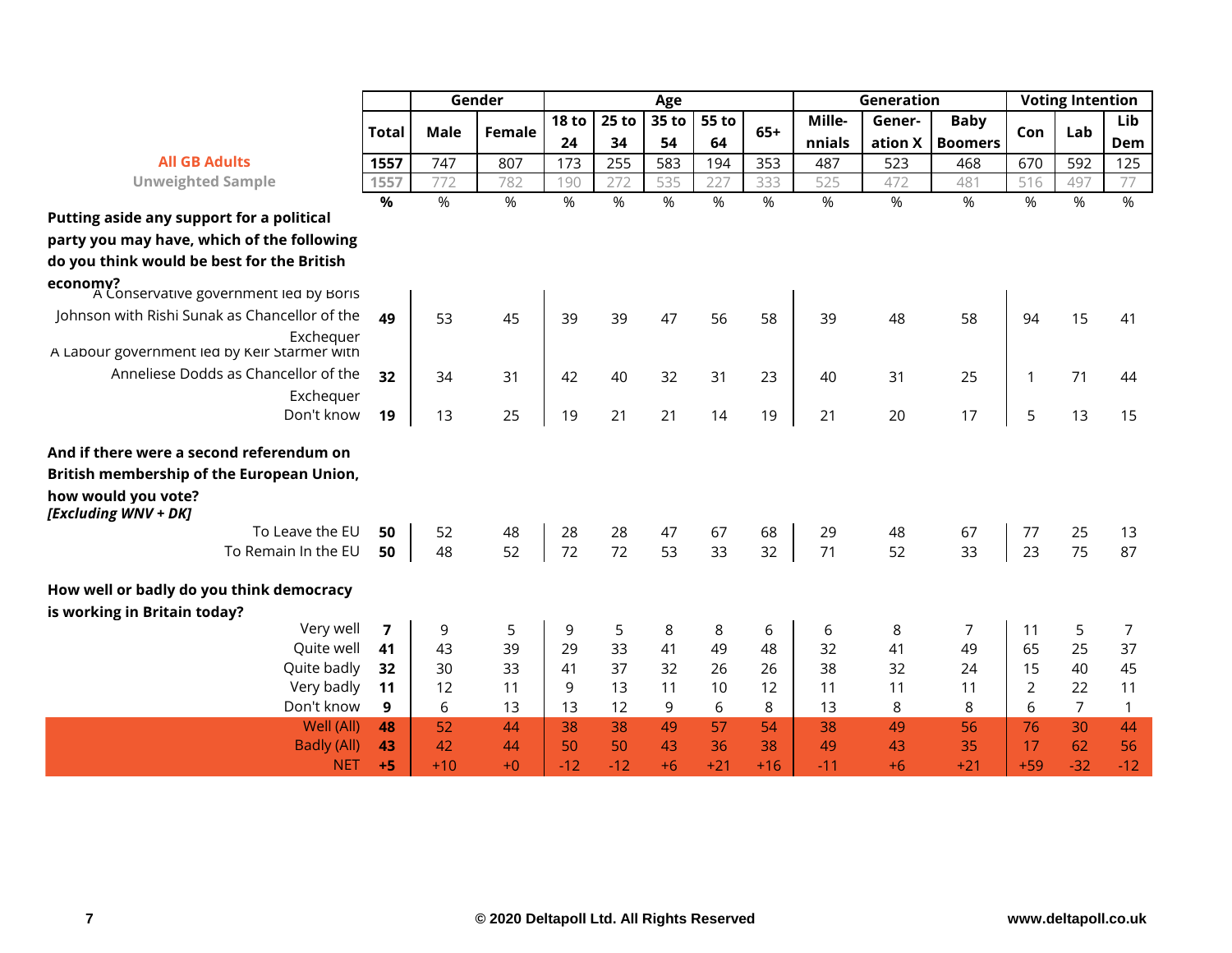|                                                           |                         |            | <b>EU Ref Vote</b> |       | GE 19 Vote |       |      |                     | <b>Past Vote Political Groups</b> |                    |                  |  |  |
|-----------------------------------------------------------|-------------------------|------------|--------------------|-------|------------|-------|------|---------------------|-----------------------------------|--------------------|------------------|--|--|
|                                                           | <b>Total</b>            | Leave      | Remain             | Con   | Lab        | Lib   |      | Other   Con Leavers | Con                               | <b>Lab Leavers</b> | Lab              |  |  |
|                                                           |                         |            |                    |       |            | Dem   |      |                     | <b>Remainers</b>                  |                    | <b>Remainers</b> |  |  |
| <b>All GB Adults</b>                                      | 1557                    | 661        | 606                | 602   | 445        | 158   | 142  | 417                 | 151                               | 99                 | 271              |  |  |
| <b>Unweighted Sample</b>                                  | 1557                    | 691        | 603                | 571   | 421        | 110   | 162  | 425                 | 126                               | 96                 | 279              |  |  |
| Putting aside any support for a political                 | $\frac{9}{6}$           | $\sqrt{6}$ | %                  | %     | %          | %     | %    | %                   | $\%$                              | %                  | %                |  |  |
| party you may have, which of the following                |                         |            |                    |       |            |       |      |                     |                                   |                    |                  |  |  |
| do you think would be best for the British                |                         |            |                    |       |            |       |      |                     |                                   |                    |                  |  |  |
| economy?<br>A Conservative government led by Boris        |                         |            |                    |       |            |       |      |                     |                                   |                    |                  |  |  |
| Johnson with Rishi Sunak as Chancellor of the             | 49                      | 68         | 37                 | 82    | 20         | 28    | 34   | 81                  | 83                                | 39                 | 16               |  |  |
| Exchequer<br>A Labour government led by Keir Starmer with |                         |            |                    |       |            |       |      |                     |                                   |                    |                  |  |  |
| Anneliese Dodds as Chancellor of the                      | 32                      | 16         | 47                 | 5     | 65         | 49    | 46   | 5                   | 6                                 | 46                 | 74               |  |  |
| Exchequer                                                 |                         |            |                    |       |            |       |      |                     |                                   |                    |                  |  |  |
| Don't know                                                | 19                      | 16         | 15                 | 12    | 15         | 23    | 20   | 14                  | 11                                | 15                 | 10               |  |  |
| And if there were a second referendum on                  |                         |            |                    |       |            |       |      |                     |                                   |                    |                  |  |  |
| British membership of the European Union,                 |                         |            |                    |       |            |       |      |                     |                                   |                    |                  |  |  |
| how would you vote?<br>[Excluding WNV + DK]               |                         |            |                    |       |            |       |      |                     |                                   |                    |                  |  |  |
| To Leave the EU                                           | 50                      | 94         | 9                  | 79    | 23         | 23    | 40   | 98                  | 23                                | 86                 | $\overline{2}$   |  |  |
| To Remain In the EU                                       | 50                      | 6          | 91                 | 21    | 77         | 77    | 60   | $\overline{2}$      | 77                                | 14                 | 98               |  |  |
| How well or badly do you think democracy                  |                         |            |                    |       |            |       |      |                     |                                   |                    |                  |  |  |
| is working in Britain today?<br>Very well                 | $\overline{\mathbf{z}}$ | 11         | 5                  | 10    | 6          | 6     | 9    | 12                  | 5                                 | 6                  | 6                |  |  |
| Quite well                                                | 41                      | 52         | 38                 | 63    | 27         | 28    | 33   | 63                  | 64                                | 35                 | 28               |  |  |
| Quite badly                                               | 32                      | 22         | 38                 | 18    | 40         | 51    | 31   | 15                  | 24                                | 26                 | 41               |  |  |
| Very badly                                                | 11                      | 7          | 13                 | 3     | 19         | 10    | 20   | 4                   | $\overline{2}$                    | 19                 | 18               |  |  |
| Don't know                                                | 9                       | 9          | $\overline{7}$     | 6     | 8          | 6     | 6    | 6                   | 5                                 | 14                 | $\overline{7}$   |  |  |
| Well (All)                                                | 48                      | 63         | 43                 | 73    | 33         | 34    | 42   | 75                  | 69                                | 41                 | 34               |  |  |
| <b>Badly (All)</b>                                        | 43                      | 29         | 51                 | 21    | 59         | 61    | 51   | 19                  | 26                                | 45                 | 59               |  |  |
| <b>NET</b>                                                | $+5$                    | $+34$      | $-8$               | $+52$ | $-26$      | $-27$ | $-9$ | $+56$               | $+43$                             | $-4$               | $-25$            |  |  |